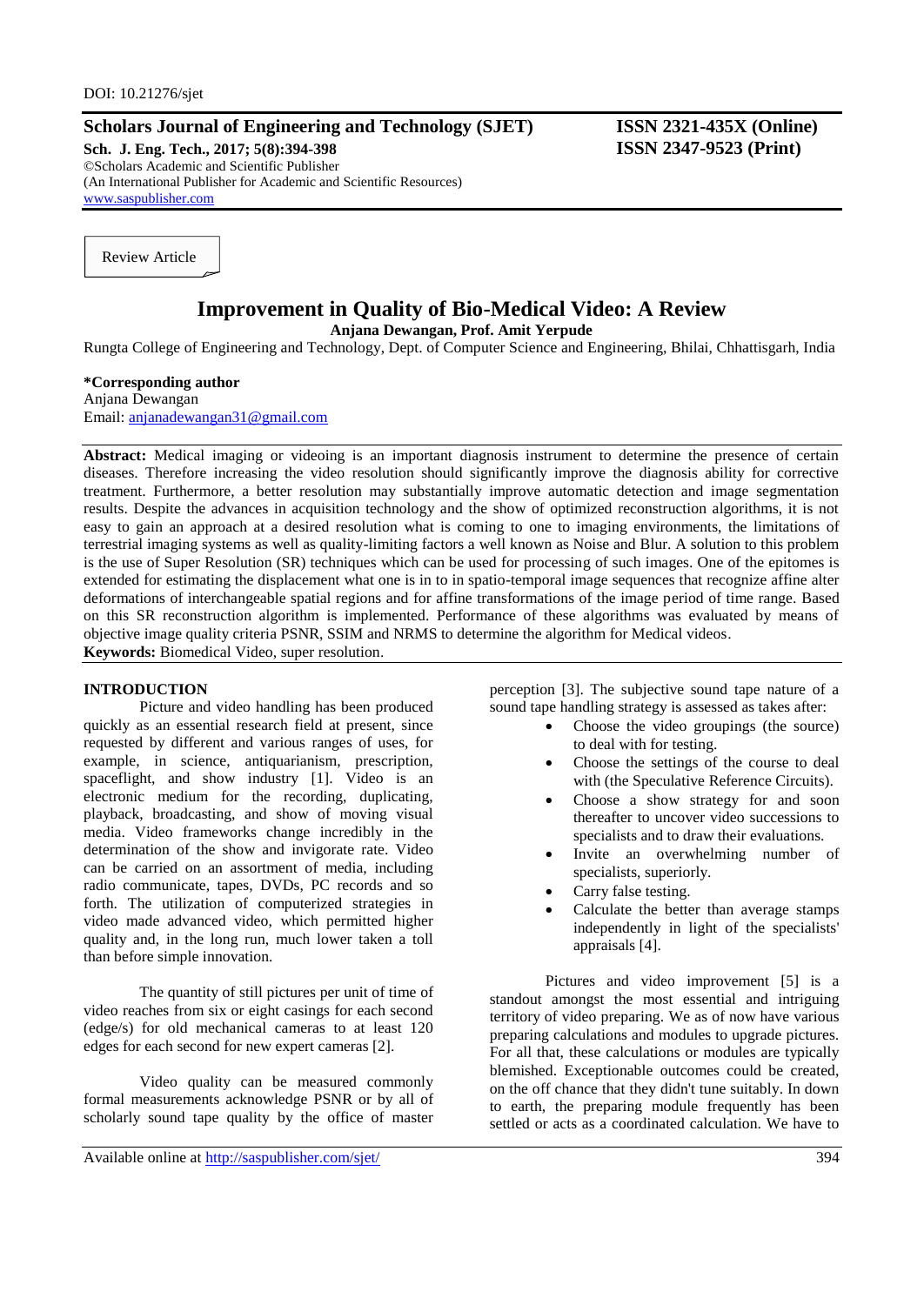repair them on the ground of the ways out preparing modules.

#### **QUALITY UPGRADATION TECHNIQUE**

Quality upgrades and picture reclamation both plan to get picture change. Picture improvement [6] procedures are meaning to adjust characteristics of a picture and make it more appropriate for various applications while Image rebuilding systems concentrate on re-establishing a picture debased by obscuring, commotion or coding antiquities, downexamining, geometry mutilation, and so on. An extensive number of picture handling methodologies are accessible for the two perspectives [7], and the calculations are typically intended for particular applications.



**Fig-1: Types of enhancement**

#### **Coding Relics Lessening**

In spatial space, mitigating direct channels, for example, averaging channel and smoothing nonlinear channels including middle channel is utilized [8]. For instance, averaging channels depends on reassign every pixel area with the normal estimation of its neighbors in a preset channel gap. Thusly, sharp moves in dim levels (or power) are lessened. In recurrence area, sharp moves in force, for example, square, commotion or coding relics, normally present as high recurrence content in Fourier change. Along these lines Low pass channels can be utilized as smoothing channels to diminish them. Three sorts of low pass channels were considered to take care of this issue. They are thought, Gaussian and Butterworth. Be that as it may, sought detail, for example, edges, might be smoothed in the meantime. To show signs of improvement results, edgeversatile technique ought to be included.

#### **Deblurring**

Deblurring is otherwise called sharpness improvement [9]. Honing is the inverse operation of obscuring. In spatial space, while for obscuring, we utilize averaging strategy, we could utilize numerical models to do separation for honing. By and large, detail-honing spatial channels depend on first subordinate or second subsidiaries.

#### **Resolution up-scaling**

Resolution up-scaling or resolution up change is changing over a picture with low resolution into higher resolution [5]. In spatial space, premise technique for this application is expanding the quantity of the pixels by utilizing picture interjection which we will say in subsection 2. The vast majority of the summed up insertion procedures are direct resolution up scaling calculation.

#### **Super Resolution**

Super-resolution imaging (SR) is a class of strategies that improve the resolution of an imaging framework. In some SR strategies—named optical SR—the diffraction furthest reaches of frameworks is risen above, while in others—geometrical SR—the resolution of computerized imaging sensors is improved [10]. Super-resolution imaging methods are utilized as a part of general picture handling and all the while video preparing.

There are both single-casing and various edge variations of SR [2]. Numerous edge SR utilizes the sub-pixel moves between different low resolution pictures of a similar scene. It makes an enhanced resolution picture melding data from all low resolution pictures, and the made higher resolution pictures are better portrayals of the scene. Single-casing SR strategies endeavor to amplify the picture without presenting obscure. These techniques utilize different parts of the low resolution pictures, or other inconsequential pictures, to think about what the highresolution picture ought to resemble. Calculations can likewise be partitioned by their area: recurrence or space. Initially, super-resolution strategies functioned admirably just on greyscale pictures,

Expanding the resolution of the medicinal video brings about bringing down the flag signal to noise proportion as well as expanding the output time. The resolution of MRI [5] pictures is enhanced by acquiring a high resolution picture from a grouping of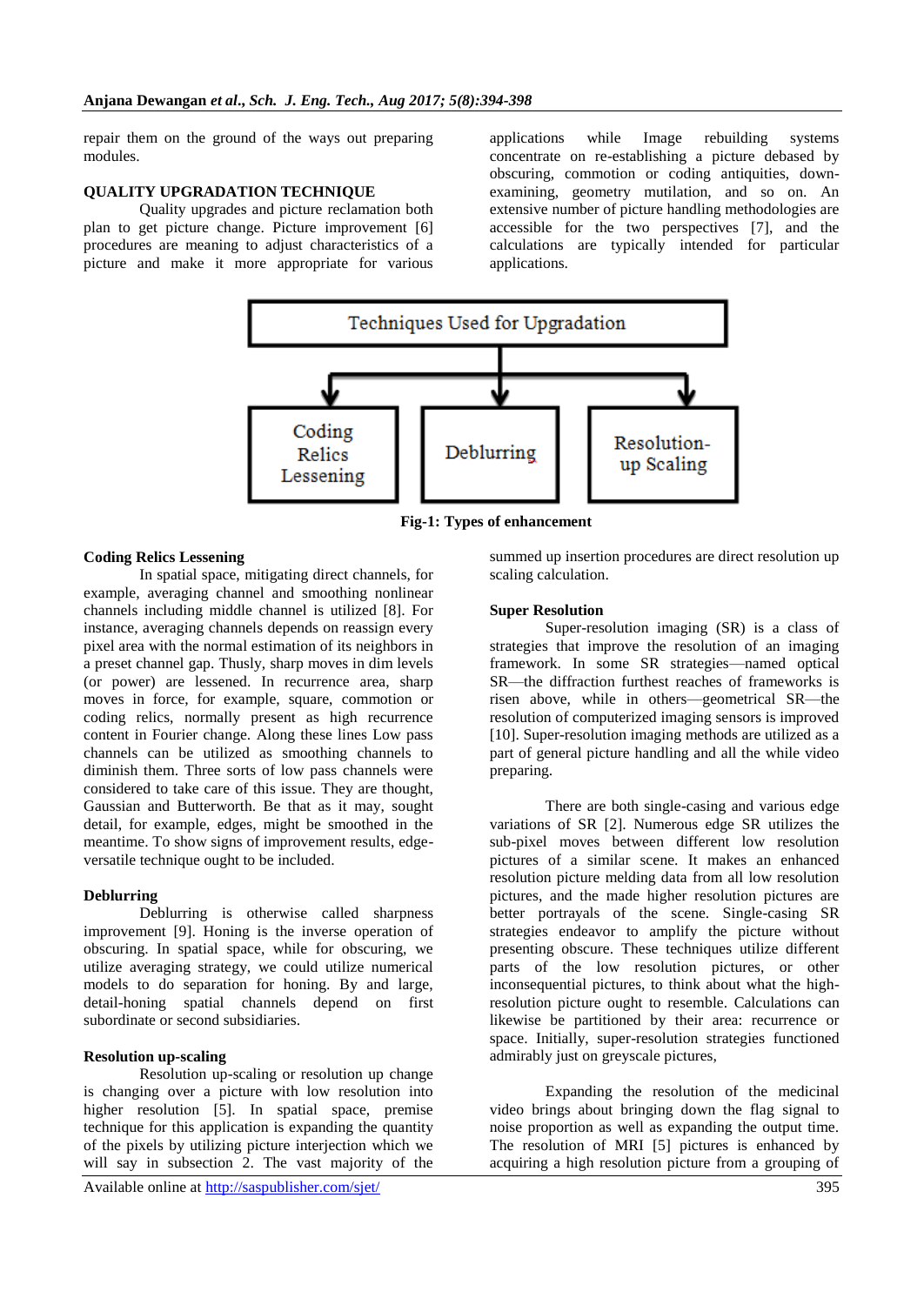low resolution pictures utilizing the super-resolution recreation approach. Picture reclamation is a vital stride in the recreation procedure, the last appearance and the nature of the reproduced picture and along these lines the video depend enormously on the rebuilding strategy utilized. We assessed the execution of the rebuilding strategies utilized as a part of the reproduction.

# **LITERATURE SURVEY**

Christophe Riedinger *et al*. [11] focused on a study of some super resolution techniques in video sequence. In this paper, they presented several SR techniques. The MAP and POCS algorithms give similar results with the images used in their experiments.

Zhanli Hu *et al*. [12] worked on A Novel Interactive Image Processing Approach for DICOM Medical Image Data.The development of more flexible and accurate medical image processing technique and platform is important requirement for clinical diagnosis and treatment.

Mohammad Moinul Islam *et al*. [13] worked upon Super-Resolution Enhancement Technique for Low Resolution Video. This paper presents a kernel regression approach to reconstruct a high resolution image from several low resolution video frames. The performance of the proposed algorithm is evaluated with several grayscale and color video streams and found successful when compared to other state of the art techniques.

Masato Shimizu *et al*. [14] worked on Super-Resolution for X-ray Images. In this paper, they have proposed a super-resolution system for X-ray images that utilizes TV regularization, a shock filter, and a median filter. In addition, they have proposed a novel measurement algorithm for treatment of RA using Xray images generated by our proposed super-resolution system.

Kornkamol Thakulsukanant *et al*. [15] proposed an Alternative Single-Image Super Resolution Framework Employing High Frequency Prediction Using A Robust Huber Rational Function. Using up to fourteen standard images, which are crooked by varied noise models, in analysis testing section, the proposed SI-SR is demonstrated to be somewhat simper than the original SI-SR with equivalent efficiency because the saving in parameter turning time will be very important for SI-SR in real implementations.

Konstantinos Diamantis *et al*. [16] Super-Resolution Spectral Analysis For Ultrasound Scatter Characterization. Parametric Bayesian spectral estimation methods have been previously utilized to improve frequency resolution. The method may be used in the entire range of ultrasound imaging modalities and may help provide improved sensitivity, reproducibility and spatial resolution.

Razaak M *et al*. [17], A study on quality assessment for medical ultrasound video compressed via HEVC. In this paper, they evaluate the performance of seven state-of-the-art video quality metrics with respect to compressed medical ultrasound video sequences. They study the performance of each video quality metric in representing the diagnostic quality of the video, by evaluating the correlation of each metric with the subjective opinions of medical experts.

Chiou-Shann Fuh *et al*. [17], worked on the Motion displacement estimation using an affine model for image matching. They demonstrate experimentally that the affine matching algorithm performs better in estimating displacements than other standard approaches, especially for long-range motion with possible changes in scene illumination. The algorithm is successfully applied to various classes of moving imagery, including the tracking of cloud motion.

Heng Su *et al*. [19], worked on Super-Resolution Without Dense Flow. They worked on the Extensive experiments on real data, and their results shows that the proposed algorithm produces highresolution images with better quality, particularly in the presence of large-scale or complicated motion fields.

Cao Bui-Thu *et al*. [20], on An Efficiently Phase-Shift Frequency Domain Method for Super-Resolution Image Processing. They exploited the aliasing feature of sampled images; we propose a new technique to register exactly the motions between images, including rotations and shifts, by using only frequency domain phase-shift method.

Manna Elizabeth Philip and G Santhosh Kumar [21], worked on an Improved Color Video Super-Resolution Using Kernel Regression and Fuzzy Enhancement. In this paper an improved color video super-resolution technique using kernel regression and fuzzy enhancement is presented. A fuzzy smoothing filter is proposed to enhance the regression output.

Jing Tian *et al*. [22], Asymmetric Stereoscopic Image Resolution Enhancement. This paper proposes a super-resolution approach to reconstruct the original full-resolution image for this asymmetric stereoscopic system setup.

Mrinalini Patil *et al*. [23], Super-Resolution of Face Image Extracted from a Video Sequence. This paper describes a technique to obtain a high resolution image from a given video sequence. The approach is to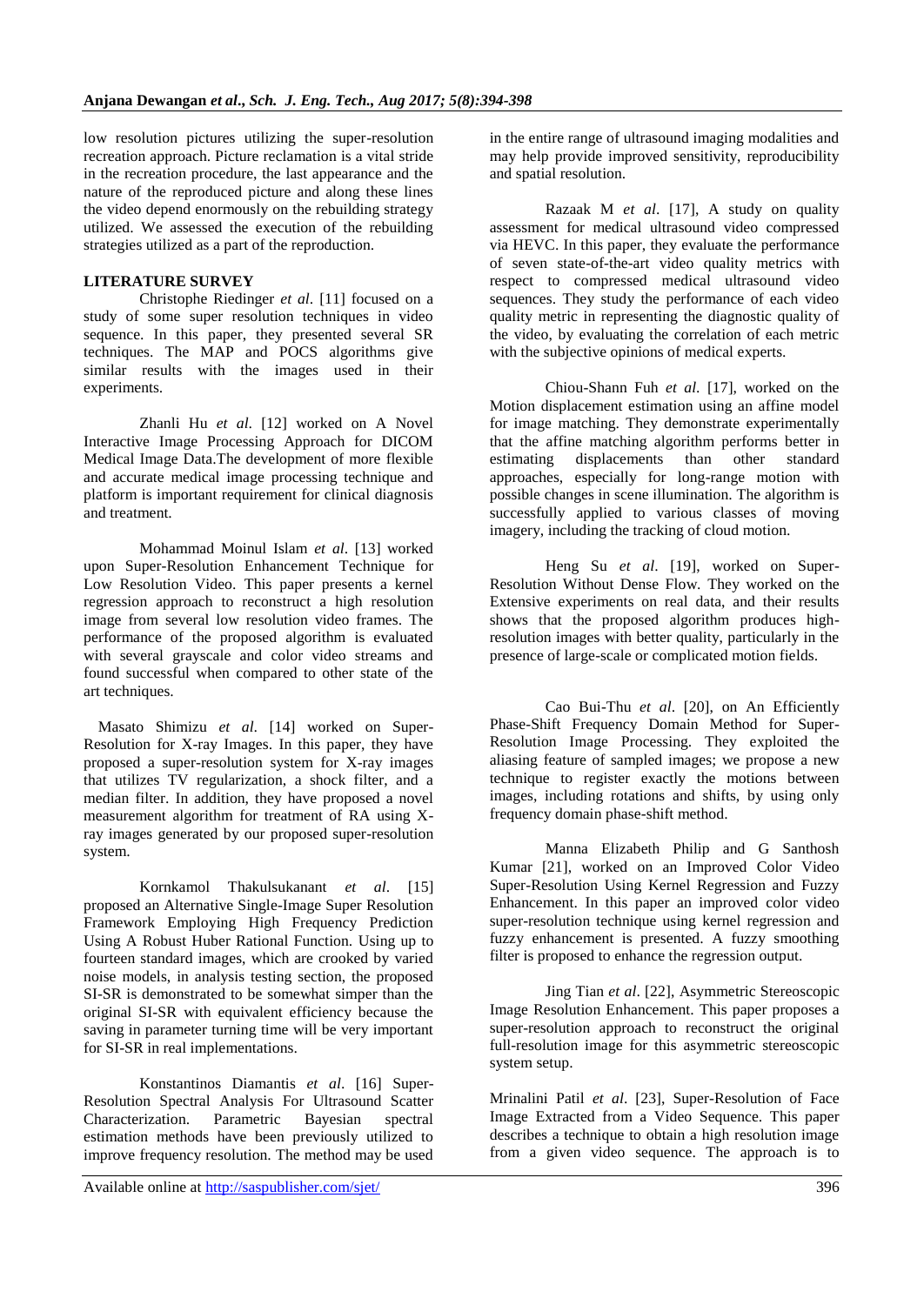implement learning-based super-resolution algorithm on the low resolution images to obtain high-resolution output.

Eli Shechtman *et al*. [24], Space-Time Super-Resolution. They proposed a method for constructing a video sequence of high space-time resolution by combining information from multiple low-resolution video sequences of the same dynamic scene. Superresolution is performed simultaneously in time and in space.

Matan Protter *et al*. [25], Generalizing the Nonlocal-Means to Super-Resolution Reconstruction. In this paper, they base their solution on the Nonlocal-Means (NLM) algorithm. They show how the denoising method is generalized to become a relatively simple super-resolution algorithm with no explicit motion estimation.

## **CONCLUSION**

This paper basically studies the Super Resolution technique to be used to overcome the problem of resolution. SR reconstruction allows overcoming the limits of the optical systems and improves the performance of the medical based image and video processing applications. By using effective super resolution algorithms, the resolution of low resolution medical images and videos can be satisfactorily increased to required levels.

## **REFERENCES**

- 1. Isaac JS, Kulkarni R. Super resolution techniques for medical image processing. InTechnologies for Sustainable Development (ICTSD), 2015 International Conference on 2015 Feb 4 (pp. 1-6). IEEE.
- 2. Ahmadi K, Salari E. Edge-preserving MRI super resolution using a high frequency regularization technique. InSignal Processing in Medicine and Biology Symposium (SPMB), 2015 IEEE 2015 Dec 12 (pp. 1-5). IEEE.
- 3. Demirel H, Izadpanahi S. Motion-based localized super resolution technique for low resolution video enhancement. InSignal Processing Conference, 2008 16th European 2008 Aug 25 (pp. 1-5). IEEE.
- 4. Matsushita Y, Kawasaki H, Ono S, Ikeuchi K. Simultaneous deblur and super-resolution technique for video sequence captured by handheld video camera. InImage Processing (ICIP), 2014 IEEE International Conference on 2014 Oct 27 (pp. 4562-4566). IEEE.
- 5. Demirel H, Izadpanahi S. Motion-based localized super resolution technique for low resolution video enhancement. InSignal Processing Conference, 2008 16th European 2008 Aug 25 (pp. 1-5). IEEE.
- 6. Alsayem HA, Kadah YM. Image restoration techniques in super-resolution reconstruction of

MRI images. InRadio Science Conference (NRSC), 2016 33rd National 2016 Feb 22 (pp. 188-194). IEEE.

- 7. Lapini A, Argenti F, Piva A, Bencini L. Comparison of super-resolution methods for quality enhancement of digital biomedical images. InMedical Information and Communication Technology (ISMICT), 2014 8th International Symposium on 2014 Apr 2 (pp. 1-5). IEEE.
- 8. Kondo Y, Han XH, Chen YW. Two-step learning based super resolution and its application to 3D medical volumes. InConsumer Electronics (GCCE), 2015 IEEE 4th Global Conference on 2015 Oct 27 (pp. 326-327). IEEE.
- 9. Shen M, Xue P, Wang C. A novel scalable video coding scheme using super resolution techniques. InMultimedia Signal Processing, 2008 IEEE 10th Workshop on 2008 Oct 8 (pp. 196-199). IEEE.
- 10. Angelopoulou ME, Bouganis CS, Cheung PY. Blur identification with assumption validation for sensor-based video reconstruction and its implementation on field programmable gate array. IET computers & digital techniques. 2011 Jul 1;5(4):271-86.
- 11. Zamani NA, Zahamdin AD, Abdullah SN, Nordin MJ. Sparse representation super-resolution method for enhancement analysis in video forensics. InIntelligent Systems Design and Applications (ISDA), 2012 12th International Conference on 2012 Nov 27 (pp. 921-926). IEEE.
- 12. Riedinger C, Khemakhem MN, Chollet G. A study of some super resolution techniques in video sequence. InSciences of Electronics, Technologies of Information and Telecommunications (SETIT), 2012 6th International Conference on 2012 Mar 21 (pp. 386-392). IEEE.
- 13. Hu Z, Zheng H, Gui J. A novel interactive image processing approach for DICOM medical image data. InBiomedical Engineering and Informatics, 2009. BMEI'09. 2nd International Conference on 2009 Oct 17 (pp. 1-4). IEEE.
- 14. Islam MM, Asari VK, Islam MN, Karim MA. Super-resolution enhancement technique for low resolution video. IEEE Transactions on Consumer Electronics. 2010 May;56(2).
- 15. Shimizu M, Kariya H, Goto T, Hirano S, Sakurai M. Super-resolution for X-ray images. InConsumer Electronics (GCCE), 2015 IEEE 4th Global Conference on 2015 Oct 27 (pp. 246-247). IEEE.
- 16. Thakulsukanant K, Patanavijit V. An alternative single-image super resolution framework employing high frequency prediction using a robust huber rational function. InIntelligent Informatics and Biomedical Sciences (ICIIBMS), 2015 International Conference on 2015 Nov 28 (pp. 351- 354). IEEE.
- 17. Diamantis K, Dhali MA, Gibson G, Yan Y, Hopgood JR, Sboros V. Super-resolution spectral